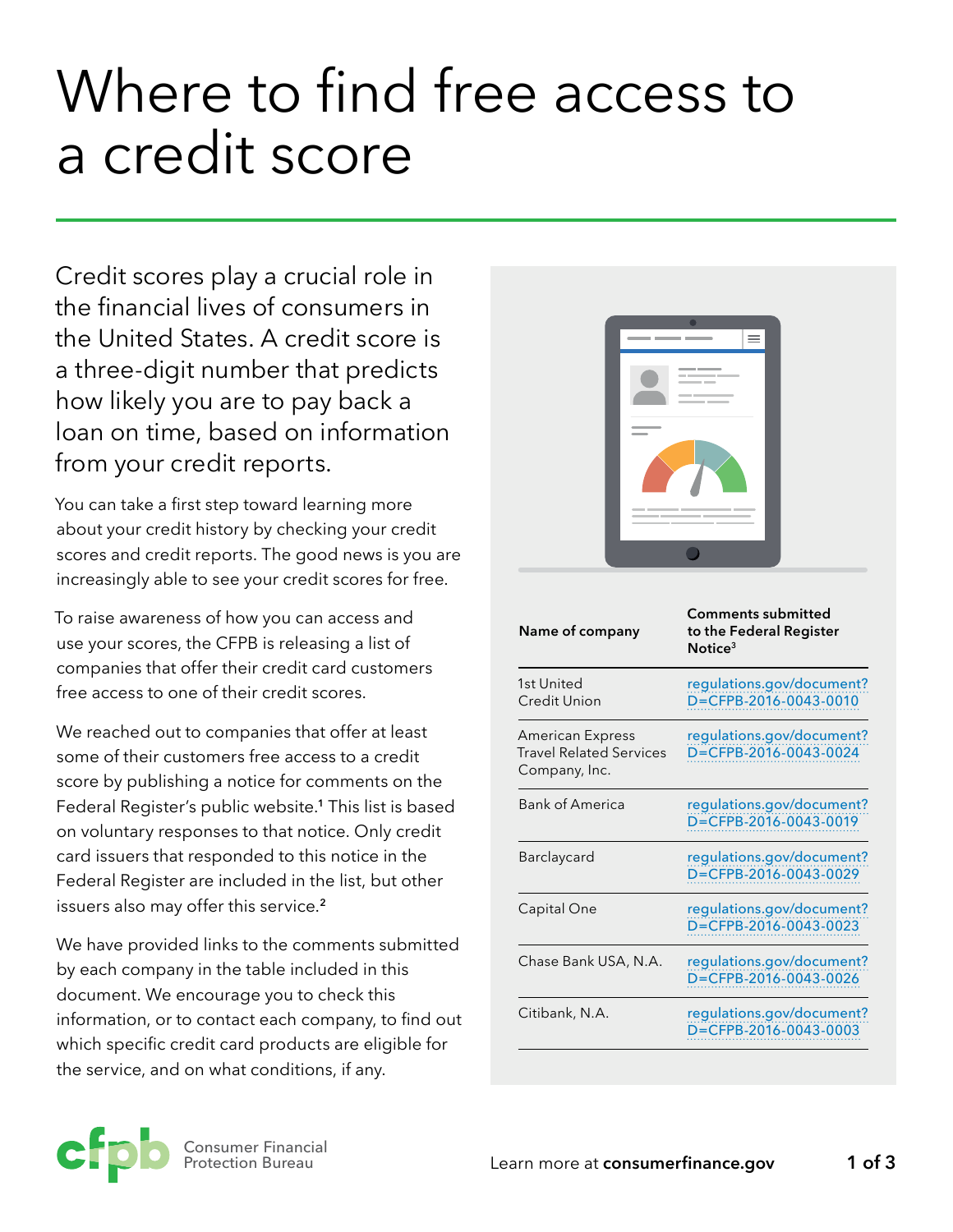Many companies listed here also provide educational content along with the credit score. Education content could include a visual credit score display meter, explanations of factors affecting the score, and frequently asked questions. In addition, some companies also show the historical trend of your credit score.

### **You don't have to have a credit card to access credit scores free of charge**

Some companies, including some on this list, offer the service as a benefit to customers who use other financial products. Companies, including some on this list, may also provide free credit scores to the general public, including non-customers. Remember, though there may be no cost, they may require you to register and enter personal information. Afterward, they may also market products to you.

Companies such as FICO, VantageScore, and others maintain and publish lists of companies that offer consumers free access to credit scores.

1 This list is current as of February 2017. If your company fits the criteria stated in the Federal Register Notice, and would like to be included in this list, you may contact the Bureau at CFPB [FinancialEducation@cfpb.gov](mailto:CFPB_FinancialEducation%40cfpb.gov?subject=Attn%3A%20Open%20Credit%20Score%20List) and include "Attn: Open Credit Score List" in the subject line. Depending on the feedback received, the Bureau may update this list.

2 "Credit card issuer" refers to any entity to which a consumer is legally obligated, or would be legally obligated, under the terms of a credit card agreement. Alternatively, companies can also be included in this list if they are a bank or a credit union that contracts with a third party to issue credit cards on their behalf and under their brand name.

3 Information provided by these companies has not been independently verified by the Bureau. The inclusion of the companies on this list does not reflect an endorsement of them by the Bureau.

4 [federalregister.gov/documents/2016/10/05/2016-24014/notice-of](https://www.federalregister.gov/documents/2016/10/05/2016-24014/notice-of-a-public-list-of-companies)[a-public-list-of-companies-offering-existing-customers-free-access](https://www.federalregister.gov/documents/2016/10/05/2016-24014/notice-of-a-public-list-of-companies)[to-a-credit-score](https://www.federalregister.gov/documents/2016/10/05/2016-24014/notice-of-a-public-list-of-companies)

| Commerce Bancshares,          | regulations.gov/document?                          |
|-------------------------------|----------------------------------------------------|
| Inc.                          | D=CFPB-2016-0043-0014                              |
| <b>Discover Financial</b>     | regulations.gov/document?                          |
| Services                      | D=CFPB-2016-0043-0032                              |
| First Commonwealth            | regulations.gov/document?                          |
| <b>Bank</b>                   | D=CFPB-2016-0043-0002                              |
| First National Bank of        | regulations.gov/document?                          |
| Omaha                         | D=CFPB-2016-0043-0011                              |
| <b>First PREMIER Bank</b>     | regulations.gov/document?<br>D=CFPB-2016-0043-0013 |
| Harvard University            | regulations.gov/document?                          |
| <b>Employees Credit Union</b> | D=CFPB-2016-0043-0007                              |
| Polish & Slavic Federal       | regulations.gov/document?                          |
| Credit Union                  | D=CFPB-2016-0043-0012                              |
| Premier America               | regulations.gov/document?                          |
| Credit Union                  | D=CFPB-2016-0043-0004                              |
| <b>Star One Credit Union</b>  | regulations.gov/document?<br>D=CFPB-2016-0043-0028 |
| Synchrony Bank                | regulations.gov/document?<br>D=CFPB-2016-0043-0016 |
| <b>US Bank</b>                | regulations.gov/document?<br>D=CFPB-2016-0043-0017 |
| Wells Fargo                   | regulations.gov/document?<br>D=CFPB-2016-0043-0031 |

The credit card issuers included in this list responded to a notice on the public website of the Federal Register <sup>4</sup> stating that they:

- Offer existing customers (at least some, but not necessarily all) the ability to obtain free of charge a credit score which either the company or other lenders use for account origination, portfolio management, or for other business purposes; and
- Offer this access to a credit score on a continuous basis, as opposed to on a time-limited or promotional basis, and periodically update the score.